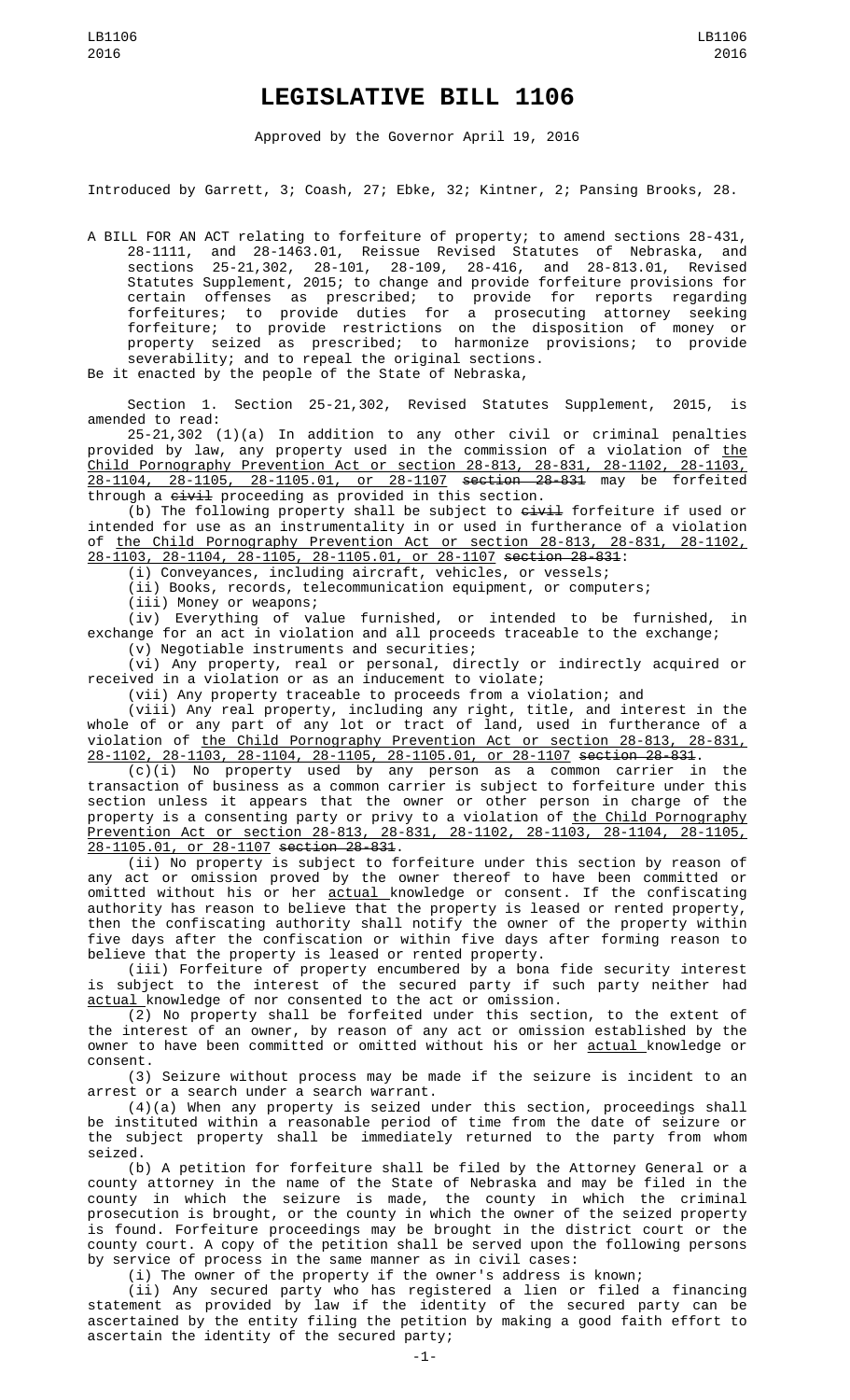(iii) Any other bona fide lienholder or secured party or other person holding an interest in the property in the nature of a security interest of whom the seizing law enforcement agency has actual knowledge; and

(iv) Any person in possession of property subject to forfeiture at the time that it was seized.

(5) If the property is a motor vehicle subject to titling under the Motor Vehicle Certificate of Title Act or a vessel subject to titling under the State Boat Act, and if there is any reasonable cause to believe that the motor vehicle or vessel has been titled, inquiry of the Department of Motor Vehicles shall be made as to what the records of the department show as to who is the record owner of the motor vehicle or vessel and who, if anyone, holds any lien or security interest that affects the motor vehicle or vessel.

(6) If the property is a motor vehicle or vessel and is not titled in the State of Nebraska, then an attempt shall be made to ascertain the name and address of the person in whose name the motor vehicle or vessel is licensed, and if the motor vehicle or vessel is licensed in a state which has in effect a certificate of title law, inquiry of the appropriate agency of that state shall be made as to what the records of the agency show as to who is the record owner of the motor vehicle or vessel and who, if anyone, holds any lien, security interest, or other instrument in the nature of a security device that affects the motor vehicle or vessel.

(7) If the property is of a nature that a financing statement is required by the laws of this state to be filed to perfect a security interest affecting the property and if there is any reasonable cause to believe that a financing statement covering the security interest has been filed under the laws of this state, inquiry shall be made as to what the records show as to who is the record owner of the property and who, if anyone, has filed a financing statement affecting the property.

(8) If the property is an aircraft or part thereof and if there is any reasonable cause to believe that an instrument in the nature of a security device affects the property, inquiry shall be made as to what the records of the Federal Aviation Administration show as to who is the record owner of the property and who, if anyone, holds an instrument in the nature of a security device which affects the property.

(9) If the answer to an inquiry states that the record owner of the property is any person other than the person who was in possession of it when it was seized or states that any person holds any lien, encumbrance, security interest, other interest in the nature of a security interest, mortgage, or deed of trust that affects the property, the record owner and also any lienholder, secured party, other person who holds an interest in the property in the nature of a security interest, or holder of an encumbrance, mortgage, or deed of trust that affects the property is to be named in the petition of forfeiture and is to be served with process in the same manner as in civil cases.

(10) If the owner of the property cannot be found and served with a copy of the petition of forfeiture or if no person was in possession of the property subject to forfeiture at the time that it was seized and the owner of the property is unknown, there shall be filed with the clerk of the court in which the proceeding is pending an affidavit to such effect, whereupon the clerk of the court shall publish notice of the hearing addressed to "the Unknown Owner of ............," filling in the blank space with a reasonably detailed description of the property subject to forfeiture. Service by publication shall be completed in the same manner as is provided in the code of civil procedure for the service of process in civil actions in the district courts of this state.

(11) No proceedings instituted pursuant to this section shall proceed to hearing unless the judge conducting the hearing is satisfied that this section has been complied with. Any answer received from an inquiry required by this section shall be introduced into evidence at the hearing.

(12)(a) An owner of property that has been seized shall file an answer within thirty days after the completion of service of process. If an answer is not filed, the court shall hear evidence that the property is subject to forfeiture and forfeit the property to the seizing law enforcement agency. If an answer is filed, a time for hearing on forfeiture shall be set within thirty days after filing the answer or at the succeeding term of court if court would not be in session within thirty days after filing the answer. The court may postpone the forfeiture hearing to a date past the time any criminal action is pending against the owner upon request of any party.

(b) If the owner of the property has filed an answer denying that the property is subject to forfeiture, then the burden is on the petitioner to prove that the property is subject to forfeiture. However, if an answer has not been filed by the owner of the property, the petition for forfeiture may be introduced into evidence and is prima facie evidence that the property is subject to forfeiture. The burden of proof placed upon the petitioner in regard to property forfeited under this section shall be by <u>clear and convincing</u>  $\mathbf a$ preponderance of the evidence.

(c) At the hearing any claimant of any right, title, or interest in the property may prove his or her lien, encumbrance, security interest, other interest in the nature of a security interest, mortgage, or deed of trust to be bona fide and created without <u>actual </u>knowledge or consent that the property was to be used so as to cause the property to be subject to forfeiture.

(d) If it is found that the property is subject to forfeiture, then the judge shall forfeit the property. However, if proof at the hearing discloses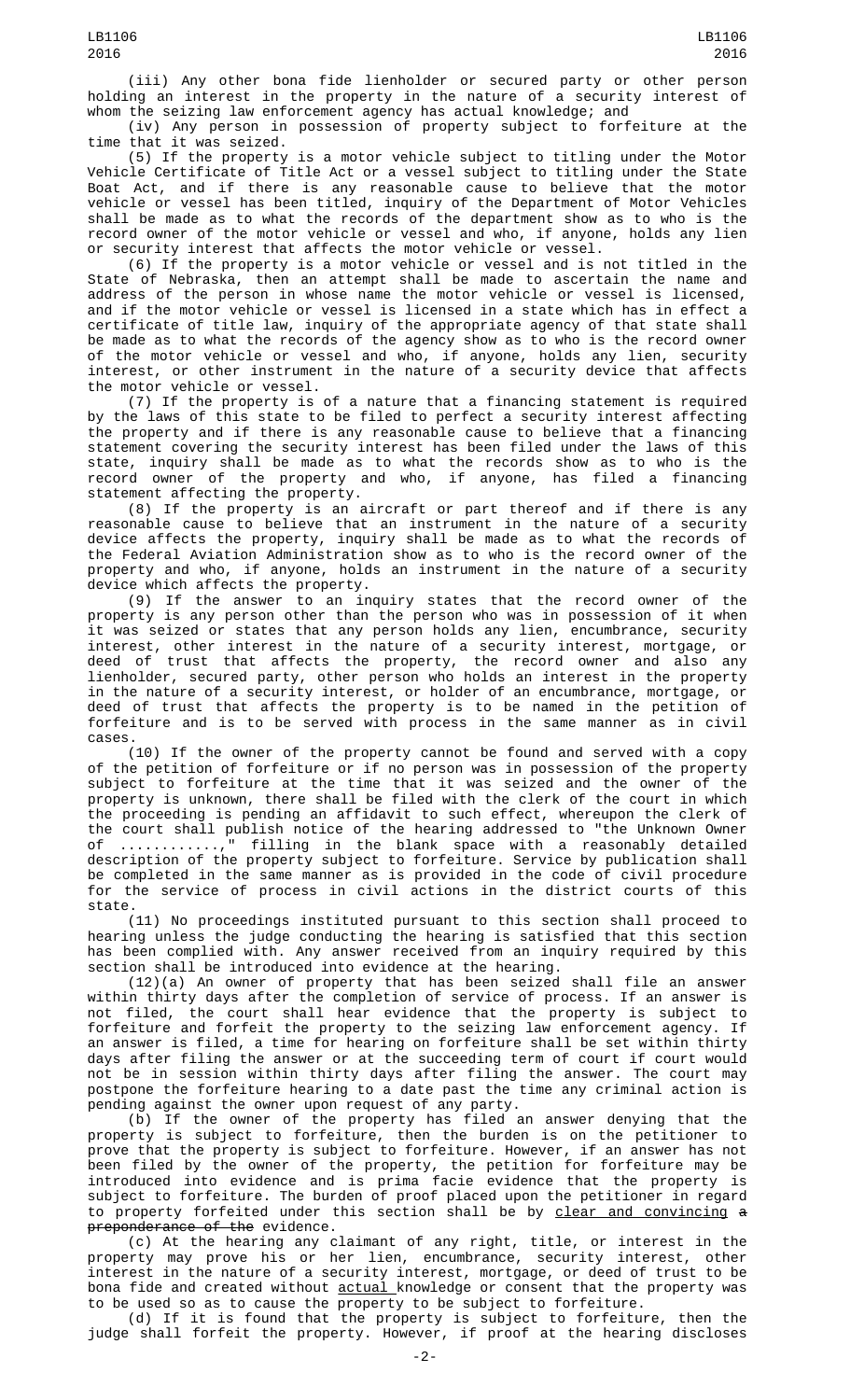that the interest of any bona fide lienholder, any secured party, any other person holding an interest in the property in the nature of a security interest, or any holder of a bona fide encumbrance, mortgage, or deed of trust is greater than or equal to the present value of the property, the court shall order the property released to him or her. If the interest is less than the present value of the property and if the proof shows that the property is subject to forfeiture, the court shall order the property forfeited.

(13) Unless otherwise provided in this section, all personal property which is forfeited under this section shall be liquidated and, after deduction of court costs and the expense of liquidation, the proceeds shall be remitted to the county treasurer of the county in which the seizure was made. The county treasurer shall remit all such proceeds from property forfeited pursuant to this section to the State Treasurer for distribution in accordance with Article VII, section 5, of the Constitution of Nebraska.

(14) All money forfeited under this section shall be remitted in the same manner as provided in subsection (13) of this section.

(15) All real estate forfeited under this section shall be sold to the highest bidder at a public auction for cash, the auction to be conducted by the county sheriff or his or her designee at such place, on such notice, and in accordance with the same procedure, as far as practicable, as is required in the case of sales of land under execution at law. The proceeds of the sale shall first be applied to the cost and expense in administering and conducting the sale, then to the satisfaction of all mortgages, deeds of trust, liens, and encumbrances of record on the property. The remaining proceeds shall be remitted in the same manner as provided in subsection (13) of this section.

(16) The <del>civil</del> forfeiture procedure set forth in this section is the sole remedy of any claimant, and no court shall have jurisdiction to interfere therewith by replevin, by injunction, by supersedeas, or by any other manner.

Sec. 2. (1) For all money, securities, negotiable instruments, firearms, conveyances, or real estate seized pursuant to section 25-21,302, the conveyances, or real estate seized pursuant to section 25-21,302, the appropriate law enforcement agency or, as provided in subsection (5) of this section, the prosecuting attorney shall provide a written report of the forfeiture to the Auditor of Public Accounts. The report shall include:

(a) The date of the seizure;

(b) The type of property seized, such as a vehicle, currency, or a firearm;

(c) A description of the property seized, including, if applicable, the make, model, year, and serial number of the property seized;

(d) The street name and traffic direction where the seizure occurred, such as eastbound, westbound, southbound, or northbound;

(e) The crime for which the suspect was charged;

(f) The disposition of the property seized through the forfeiture process, such as the property was returned to the suspect, returned to a third-party owner, sold, destroyed, or retained by law enforcement;

(g) The basis for disposition of the seized property, such as the suspect was found not guilty, agreement for disposition, criminal forfeiture, or civil forfeiture;

(h) The value of the property forfeited;

(i) If the seizure resulted from a motor vehicle stop, (i) whether a warning or citation was issued, an arrest was made, or a search was conducted and (ii) the characteristics of the race or ethnicity of the suspect. The identification of such characteristics shall be based on the observation and perception of the law enforcement officer responsible for reporting the motor vehicle stop. The information shall not be required to be provided by the suspect; and

(j) Any additional information the Nebraska State Patrol, a county sheriff, any city or village police department, or any other law enforcement agency in this state, as the case may be, deems appropriate.

(2) The appropriate law enforcement agency or prosecuting attorney shall report to the Auditor of Public Accounts all instances in which property seized for forfeiture was returned to its owner either because the forfeiture was not pursued or for any other reason.

(3) Reports shall be made on an annual basis in a manner prescribed by the Auditor of Public Accounts. The Auditor of Public Accounts shall submit a report to the Legislature on the nature and extent of such seizures on an annual basis. Such report shall be submitted electronically.

(4) For forfeitures resulting from the activities of multijurisdictional law enforcement entities, a law enforcement entity other than a Nebraska law enforcement entity shall, on its own initiative, report the information required by this section.

(5) The prosecuting attorney is not required to report information required by this section unless he or she has been notified by the Auditor of Public Accounts that the appropriate law enforcement agency has not reported the information required by this section.

Sec. 3. Section 28-101, Revised Statutes Supplement, 2015, is amended to read:

28-101 Sections 28-101 to 28-468, 28-470 to 28-1357, 28-1418.01, and 28-1429.03 <u>and sections 11 to 13 of this act s</u>hall be known and may be cited as the Nebraska Criminal Code.

Sec. 4. Section 28-109, Revised Statutes Supplement, 2015, is amended to read:

28-109 For purposes of the Nebraska Criminal Code, unless the context otherwise requires: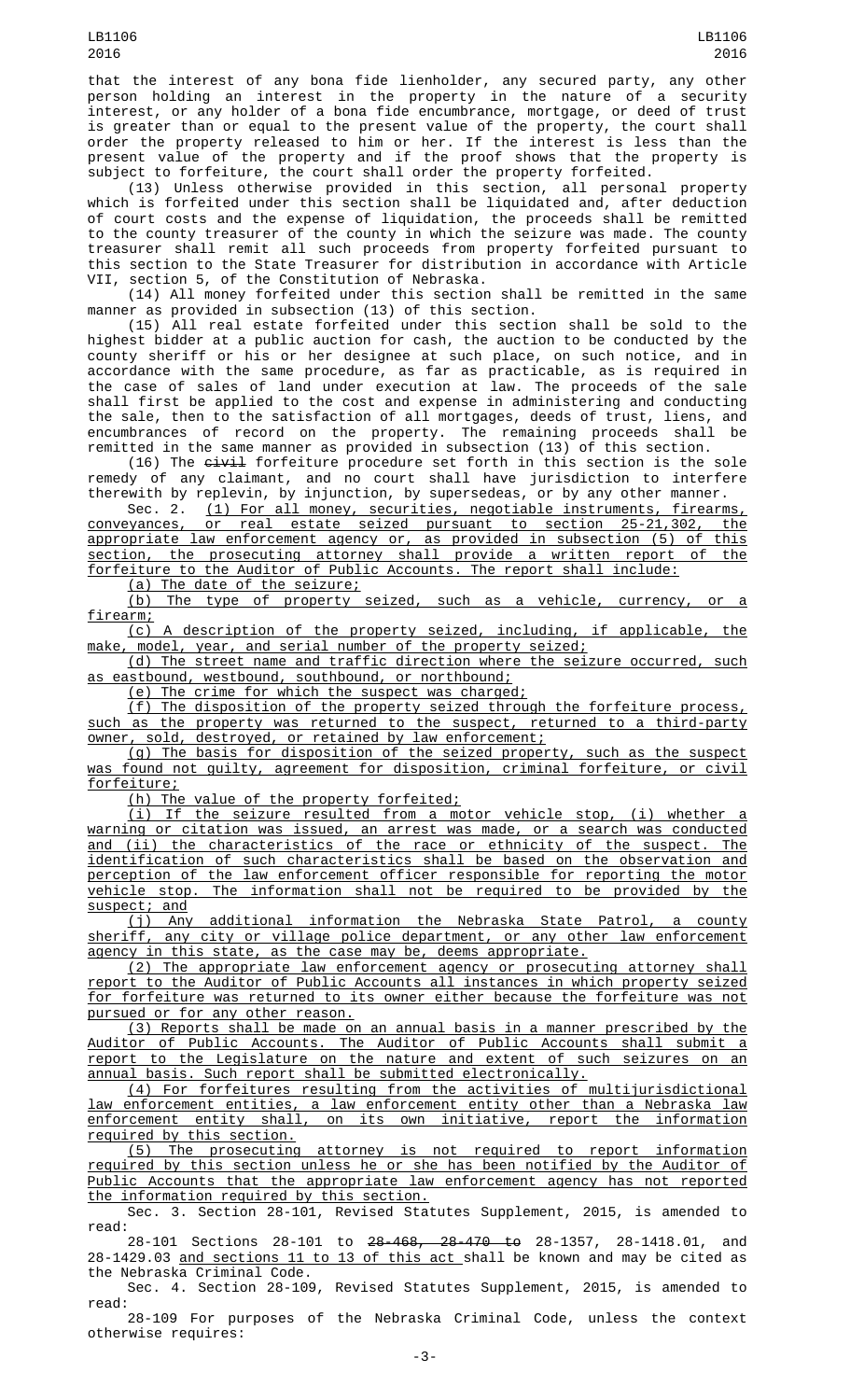(1) Act shall mean a bodily movement, and includes words and possession of property;

(2) Aid or assist shall mean knowingly to give or lend money or credit to be used for, or to make possible or available, or to further activity thus aided or assisted;

(3) Benefit shall mean any gain or advantage to the beneficiary including any gain or advantage to another person pursuant to the desire or consent of the beneficiary;

(4) Bodily injury shall mean physical pain, illness, or any impairment of physical condition;

(5) Conduct shall mean an action or omission and its accompanying state of mind, or, where relevant, a series of acts and omissions;

(6) Conveyance shall mean a mode of transportation that includes any vehicle, aircraft, or watercraft;

 $(7, 6)$  Deadly physical force shall mean force, the intended, natural, and probable consequence of which is to produce death, or which does, in fact, produce death;

 $(8 \t 7)$  Deadly weapon shall mean any firearm, knife, bludgeon, or other device, instrument, material, or substance, whether animate or inanimate, which in the manner it is used or intended to be used is capable of producing death or serious bodily injury;

 $(9, 8)$  Deface shall mean to alter the appearance of something by removing, distorting, adding to, or covering all or a part of the thing;

 $(10 \theta)$  Dwelling shall mean a building or other thing which is used, intended to be used, or usually used by a person for habitation;

 $(11 \t 10)$  Government shall mean the United States, any state, county, municipality, or other political unit, any branch, department, agency, or subdivision of any of the foregoing, and any corporation or other entity established by law to carry out any governmental function;

 $(12 \t 11)$  Governmental function shall mean any activity which a public servant is legally authorized to undertake on behalf of government;

(13 12) Motor vehicle shall mean every self-propelled land vehicle, not operated upon rails, except self-propelled chairs used by persons who are disabled, electric personal assistive mobility devices as defined in section 60-618.02, and bicycles as defined in section 60-611;

 $(14 \t3)$  Omission shall mean a failure to perform an act as to which a duty of performance is imposed by law;

(15 44) Peace officer shall mean any officer or employee of the state or a political subdivision authorized by law to make arrests, and shall include members of the National Guard on active service by direction of the Governor during periods of emergency or civil disorder;

 $(16 \t 15)$  Pecuniary benefit shall mean benefit in the form of money, property, commercial interest, or anything else, the primary significance of which is economic gain;

(17 16) Person shall mean any natural person and where relevant a corporation or an unincorporated association;

(18 17) Public place shall mean a place to which the public or a substantial number of the public has access, and includes but is not limited to highways, transportation facilities, schools, places of amusement, parks, playgrounds, and the common areas of public and private buildings and facilities;

(19 18) Public servant shall mean any officer or employee of government, whether elected or appointed, and any person participating as an advisor, consultant, process server, or otherwise in performing a governmental function, but the term does not include witnesses;

 $(20 \t49)$  Recklessly shall mean acting with respect to a material element of an offense when any person disregards a substantial and unjustifiable risk that the material element exists or will result from his or her conduct. The risk must be of such a nature and degree that, considering the nature and purpose of the actor's conduct and the circumstances known to the actor, its disregard involves a gross deviation from the standard of conduct that a law-abiding person would observe in the actor's situation;

(21 20) Serious bodily injury shall mean bodily injury which involves a substantial risk of death, or which involves substantial risk of serious permanent disfigurement, or protracted loss or impairment of the function of any part or organ of the body;

(22 21) Tamper shall mean to interfere with something improperly or to make unwarranted alterations in its condition;

(23 22) Thing of value shall mean real property, tangible and intangible personal property, contract rights, choses in action, services, and any rights of use or enjoyment connected therewith; and

(24 23) Voluntary act shall mean an act performed as a result of effort or determination, and includes the possession of property if the actor was aware of his or her physical possession or control thereof for a sufficient period to have been able to terminate it.

Sec. 5. Section 28-416, Revised Statutes Supplement, 2015, is amended to read:

28-416 (1) Except as authorized by the Uniform Controlled Substances Act, it shall be unlawful for any person knowingly or intentionally: (a) To manufacture, distribute, deliver, dispense, or possess with intent to manufacture, distribute, deliver, or dispense a controlled substance; or (b) to create, distribute, or possess with intent to distribute a counterfeit controlled substance.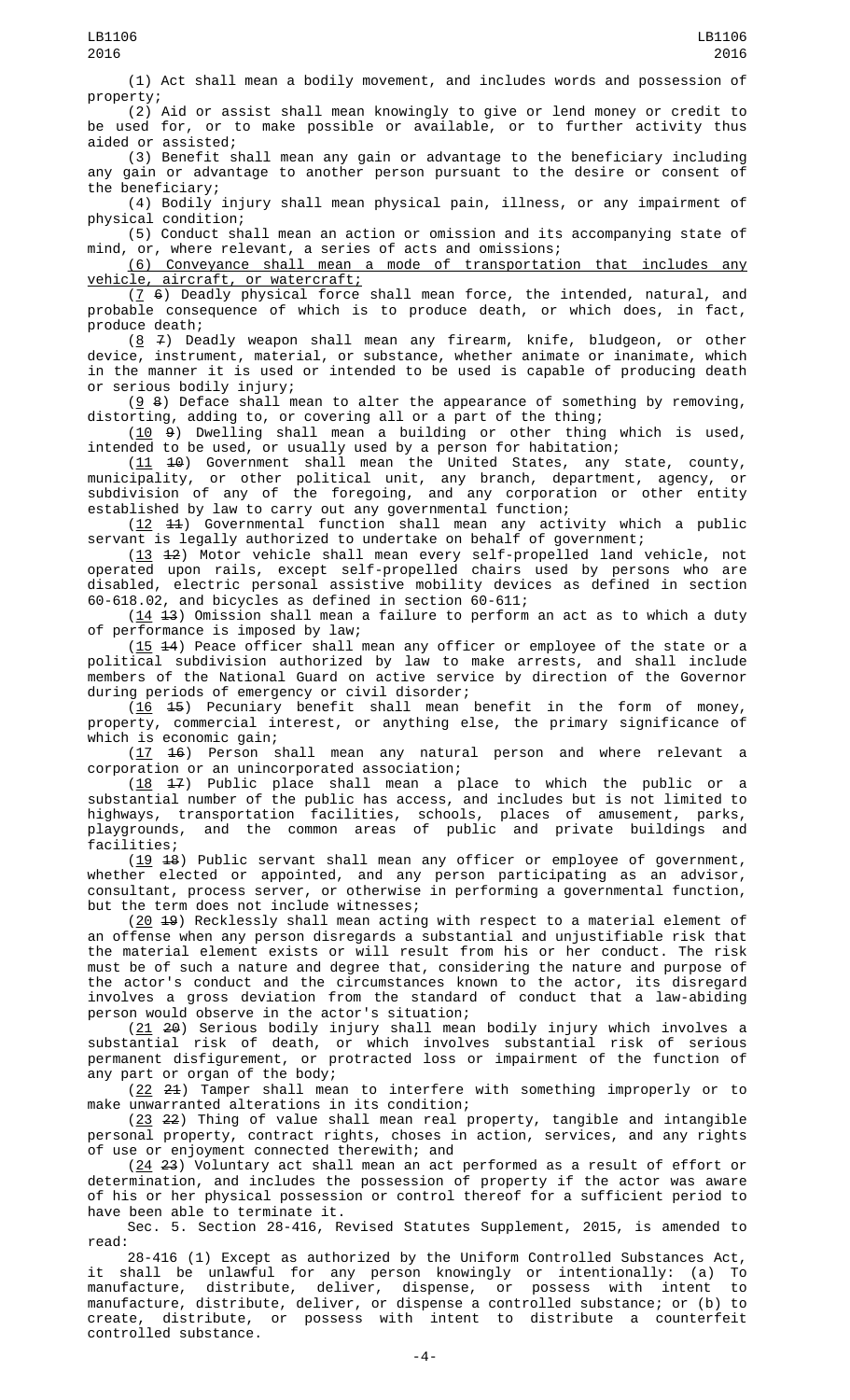(2) Except as provided in subsections  $(4)$ ,  $(5)$ ,  $(7)$ ,  $(8)$ ,  $(9)$ , and  $(10)$  of this section, any person who violates subsection (1) of this section with respect to: (a) A controlled substance classified in Schedule I, II, or III of section 28-405 which is an exceptionally hazardous drug shall be guilty of a Class II felony; (b) any other controlled substance classified in Schedule I, II, or III of section 28-405 shall be guilty of a Class IIA felony; or (c) a controlled substance classified in Schedule IV or V of section 28-405 shall be guilty of a Class IIIA felony.

(3) A person knowingly or intentionally possessing a controlled substance, except marijuana or any substance containing a quantifiable amount of the substances, chemicals, or compounds described, defined, or delineated in subdivision (c)(25) of Schedule I of section 28-405, unless such substance was obtained directly or pursuant to a medical order issued by a practitioner authorized to prescribe while acting in the course of his or her professional practice, or except as otherwise authorized by the act, shall be guilty of a Class IV felony.

(4)(a) Except as authorized by the Uniform Controlled Substances Act, any person eighteen years of age or older who knowingly or intentionally manufactures, distributes, delivers, dispenses, or possesses with intent to manufacture, distribute, deliver, or dispense a controlled substance or a counterfeit controlled substance (i) to a person under the age of eighteen years, (ii) in, on, or within one thousand feet of the real property comprising a public or private elementary, vocational, or secondary school, a community college, a public or private college, junior college, or university, or a playground, or (iii) within one hundred feet of a public or private youth center, public swimming pool, or video arcade facility shall be punished by the next higher penalty classification than the penalty prescribed in subsection (2), (7), (8), (9), or (10) of this section, depending upon the controlled substance involved, for the first violation and for a second or subsequent violation shall be punished by the next higher penalty classification than that prescribed for a first violation of this subsection, but in no event shall such person be punished by a penalty greater than a Class IB felony.

(b) For purposes of this subsection:

(i) Playground shall mean any outdoor facility, including any parking lot appurtenant to the facility, intended for recreation, open to the public, and with any portion containing three or more apparatus intended for the recreation of children, including sliding boards, swingsets, and teeterboards;

(ii) Video arcade facility shall mean any facility legally accessible to persons under eighteen years of age, intended primarily for the use of pinball and video machines for amusement, and containing a minimum of ten pinball or video machines; and

(iii) Youth center shall mean any recreational facility or gymnasium, including any parking lot appurtenant to the facility or gymnasium, intended primarily for use by persons under eighteen years of age which regularly provides athletic, civic, or cultural activities.

(5)(a) Except as authorized by the Uniform Controlled Substances Act, it shall be unlawful for any person eighteen years of age or older to knowingly and intentionally employ, hire, use, cause, persuade, coax, induce, entice, seduce, or coerce any person under the age of eighteen years to manufacture, transport, distribute, carry, deliver, dispense, prepare for delivery, offer for delivery, or possess with intent to do the same a controlled substance or a counterfeit controlled substance.

(b) Except as authorized by the Uniform Controlled Substances Act, it shall be unlawful for any person eighteen years of age or older to knowingly and intentionally employ, hire, use, cause, persuade, coax, induce, entice, seduce, or coerce any person under the age of eighteen years to aid and abet any person in the manufacture, transportation, distribution, carrying, delivery, dispensing, preparation for delivery, offering for delivery, or possession with intent to do the same of a controlled substance or a counterfeit controlled substance.

(c) Any person who violates subdivision (a) or (b) of this subsection shall be punished by the next higher penalty classification than the penalty prescribed in subsection (2), (7), (8), (9), or (10) of this section, depending upon the controlled substance involved, for the first violation and for a second or subsequent violation shall be punished by the next higher penalty classification than that prescribed for a first violation of this subsection, but in no event shall such person be punished by a penalty greater than a Class IB felony.

(6) It shall not be a defense to prosecution for violation of subsection (4) or (5) of this section that the defendant did not know the age of the person through whom the defendant violated such subsection.

(7) Any person who violates subsection (1) of this section with respect to cocaine or any mixture or substance containing a detectable amount of cocaine in a quantity of:

(a) One hundred forty grams or more shall be guilty of a Class IB felony;

(b) At least twenty-eight grams but less than one hundred forty grams shall be guilty of a Class IC felony; or

(c) At least ten grams but less than twenty-eight grams shall be guilty of a Class ID felony.

(8) Any person who violates subsection (1) of this section with respect to base cocaine (crack) or any mixture or substance containing a detectable amount of base cocaine in a quantity of:

(a) One hundred forty grams or more shall be guilty of a Class IB felony;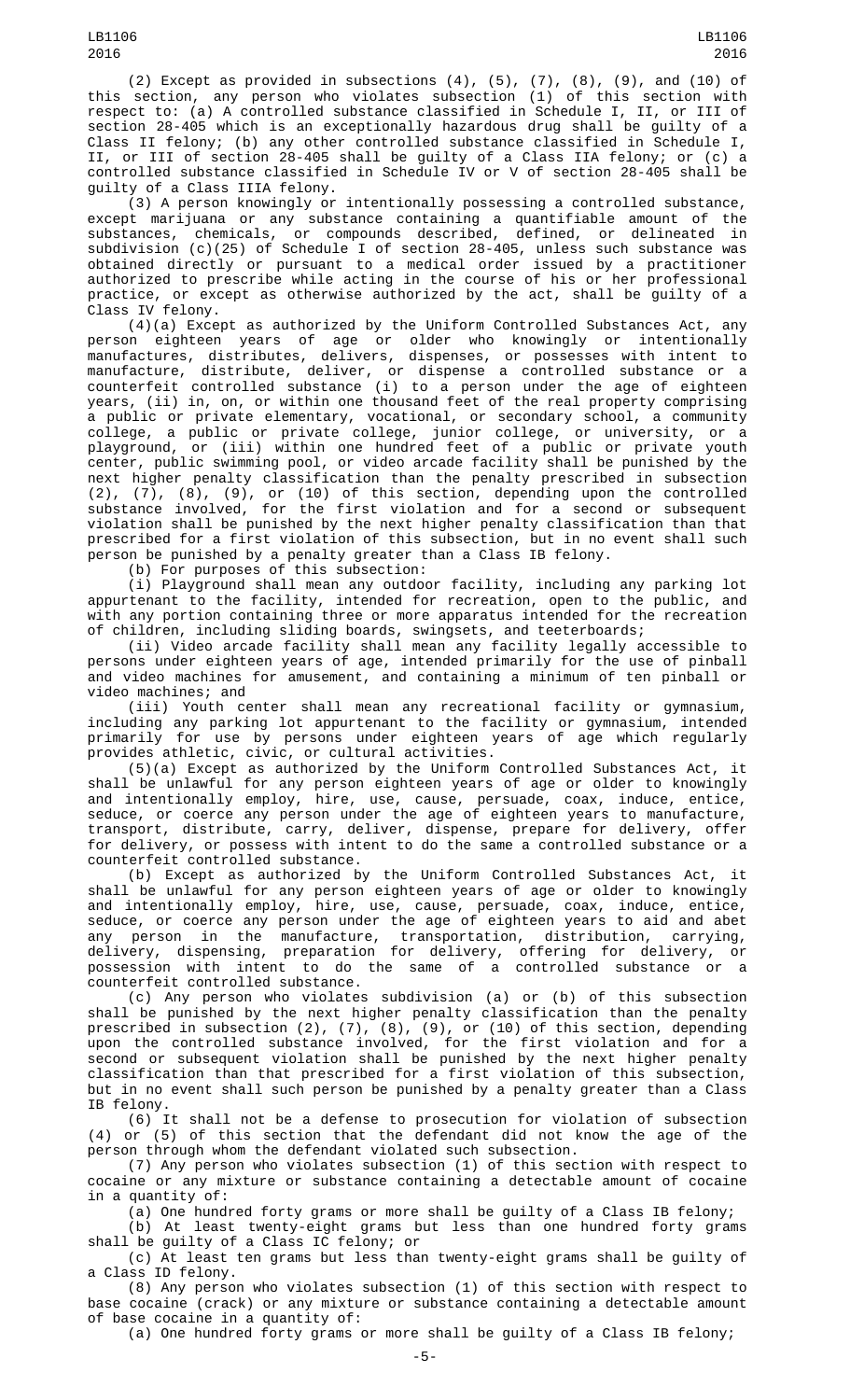(b) At least twenty-eight grams but less than one hundred forty grams shall be guilty of a Class IC felony; or

(c) At least ten grams but less than twenty-eight grams shall be guilty of a Class ID felony.

(9) Any person who violates subsection (1) of this section with respect to heroin or any mixture or substance containing a detectable amount of heroin in a quantity of:

(a) One hundred forty grams or more shall be guilty of a Class IB felony;

(b) At least twenty-eight grams but less than one hundred forty grams shall be guilty of a Class IC felony; or

(c) At least ten grams but less than twenty-eight grams shall be guilty of a Class ID felony.

(10) Any person who violates subsection (1) of this section with respect to amphetamine, its salts, optical isomers, and salts of its isomers, or with respect to methamphetamine, its salts, optical isomers, and salts of its isomers, in a quantity of:

(a) One hundred forty grams or more shall be guilty of a Class IB felony;

(b) At least twenty-eight grams but less than one hundred forty grams shall be guilty of a Class IC felony; or

(c) At least ten grams but less than twenty-eight grams shall be guilty of a Class ID felony.

(11) Any person knowingly or intentionally possessing marijuana weighing more than one ounce but not more than one pound shall be guilty of a Class III misdemeanor.

(12) Any person knowingly or intentionally possessing marijuana weighing more than one pound shall be guilty of a Class IV felony.

(13) Any person knowingly or intentionally possessing marijuana weighing one ounce or less or any substance containing a quantifiable amount of the substances, chemicals, or compounds described, defined, or delineated in subdivision (c)(25) of Schedule I of section 28-405 shall:

(a) For the first offense, be guilty of an infraction, receive a citation, be fined three hundred dollars, and be assigned to attend a course as prescribed in section 29-433 if the judge determines that attending such course is in the best interest of the individual defendant;

(b) For the second offense, be guilty of a Class IV misdemeanor, receive a citation, and be fined four hundred dollars and may be imprisoned not to exceed five days; and

(c) For the third and all subsequent offenses, be guilty of a Class IIIA misdemeanor, receive a citation, be fined five hundred dollars, and be imprisoned not to exceed seven days.

(14) Any person convicted of violating this section, if placed on probation, shall, as a condition of probation, satisfactorily attend and complete appropriate treatment and counseling on drug abuse provided by a program authorized under the Nebraska Behavioral Health Services Act or other licensed drug treatment facility.

(15) Any person convicted of violating this section, if sentenced to the Department of Correctional Services, shall attend appropriate treatment and counseling on drug abuse.

(16) Any person knowingly or intentionally possessing a firearm while in violation of subsection (1) of this section shall be punished by the next higher penalty classification than the penalty prescribed in subsection (2), (7), (8), (9), or (10) of this section, but in no event shall such person be punished by a penalty greater than a Class IB felony.

(17) A person knowingly or intentionally in possession of money used or intended to be used to facilitate a violation of subsection (1) of this section shall be guilty of a Class IV felony.

(18) In addition to the existing penalties available for a violation of subsection (1) of this section, including any criminal attempt or conspiracy to violate subsection (1) of this section, a sentencing court may order that any money, securities, negotiable instruments, firearms, conveyances, or electronic communication devices as defined in section 28-833 or any equipment, components, peripherals, software, hardware, or accessories related to electronic communication devices be forfeited as a part of the sentence imposed if it finds by clear and convincing evidence adduced at a separate hearing in the same prosecution, following conviction for a violation of subsection (1) of this section, and conducted pursuant to section 11 of this act, that any or all such property was derived from, used, or intended to be used to facilitate a violation of subsection (1) of this section.

(19 18) In addition to the penalties provided in this section:

 $\overline{a}$ ) If the person convicted or adjudicated of violating this section is eighteen years of age or younger and has one or more licenses or permits issued under the Motor Vehicle Operator's License Act:

(i) For the first offense, the court may, as a part of the judgment of conviction or adjudication, (A) impound any such licenses or permits for thirty days and (B) require such person to attend a drug education class;

(ii) For a second offense, the court may, as a part of the judgment of conviction or adjudication, (A) impound any such licenses or permits for ninety days and (B) require such person to complete no fewer than twenty and no more than forty hours of community service and to attend a drug education class; and (iii) For a third or subsequent offense, the court may, as a part of the judgment of conviction or adjudication, (A) impound any such licenses or permits for twelve months and (B) require such person to complete no fewer than sixty hours of community service, to attend a drug education class, and to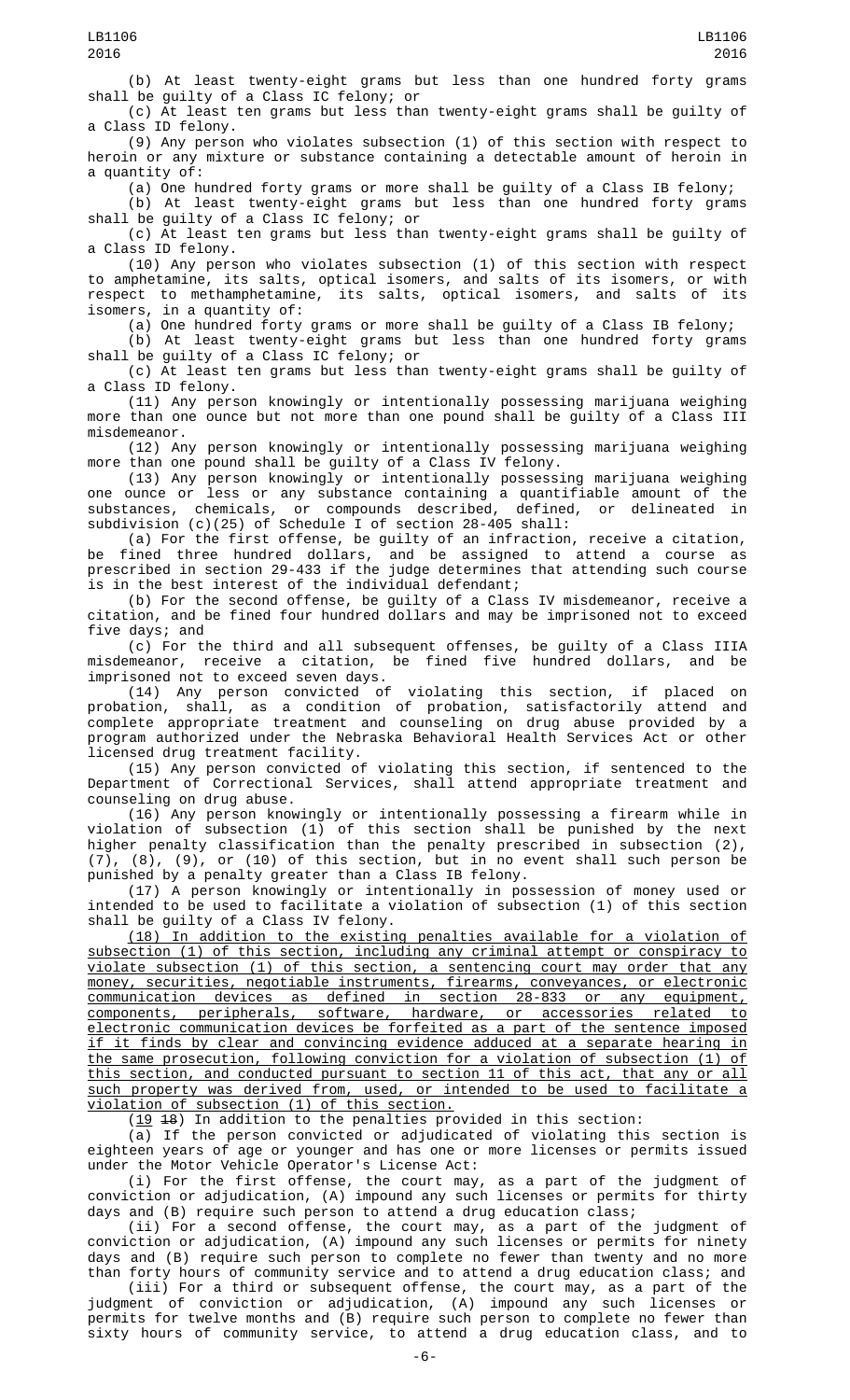submit to a drug assessment by a licensed alcohol and drug counselor; and

(b) If the person convicted or adjudicated of violating this section is eighteen years of age or younger and does not have a permit or license issued under the Motor Vehicle Operator's License Act:

(i) For the first offense, the court may, as part of the judgment of conviction or adjudication, (A) prohibit such person from obtaining any permit or any license pursuant to the act for which such person would otherwise be eligible until thirty days after the date of such order and (B) require such person to attend a drug education class;

(ii) For a second offense, the court may, as part of the judgment of conviction or adjudication, (A) prohibit such person from obtaining any permit or any license pursuant to the act for which such person would otherwise be eligible until ninety days after the date of such order and (B) require such person to complete no fewer than twenty hours and no more than forty hours of community service and to attend a drug education class; and

(iii) For a third or subsequent offense, the court may, as part of the judgment of conviction or adjudication, (A) prohibit such person from obtaining any permit or any license pursuant to the act for which such person would otherwise be eligible until twelve months after the date of such order and (B) require such person to complete no fewer than sixty hours of community service, to attend a drug education class, and to submit to a drug assessment by a licensed alcohol and drug counselor.

A copy of an abstract of the court's conviction or adjudication shall be transmitted to the Director of Motor Vehicles pursuant to sections 60-497.01 to 60-497.04 if a license or permit is impounded or a juvenile is prohibited from obtaining a license or permit under this subsection.

Sec. 6. Section 28-431, Reissue Revised Statutes of Nebraska, is amended to read:

28-431 (1) The following shall be seized without warrant by an officer of the Division of Drug Control or by any peace officer and the same shall be subject to forfeiture: (a) All controlled substances which have been manufactured, distributed, dispensed, acquired, or possessed in violation of the Uniform Controlled Substances Act; (b) all raw materials, products, and equipment of any kind which are used, or intended for use, in manufacturing, compounding, processing, administering, delivering, importing, or exporting any controlled substance in violation of the act; (c) all property which is used, or is intended for use, as a container for property described in subdivisions (a) and (b) of this subsection; (d) all drug paraphernalia defined in section 28-439; (e) all books, records, and research, including, but not limited to, formulas, microfilm, tapes, and data, which are used, or intended for use, in violation of the act; (f) all conveyances including, but not limited to, aircraft, vehicles, or vessels which are used, or intended for use, in transporting any controlled substance with intent to manufacture, distribute, deliver, dispense, export, or import such controlled substance in violation of the act; and (g) all money used, or intended to be used, to facilitate a violation of the act.

(2) Any property described in subdivision (1)(f) of this section which is used, or intended for use, to transport any property described in subdivision  $(1)(a)$  or (b) of this section is hereby declared to be a common nuisance, and any peace officer having probable cause to believe that such property is so used, or intended for such use, shall make a search thereof with or without a warrant.

(3) All money that a law enforcement agency proves was furnished by such agency shall be returned to the agency. All property seized without a search warrant shall not be subject to a replevin action and: (a) All property described in subdivisions (1)(a) <u>through</u> <del>to</del> (1)(e) of this section shall be kept by the property division of the law enforcement agency which employs the officer who seized such property for so long as it is needed as evidence in any trial; and (b) when no longer required as evidence, all property described in subdivision (1)(e) of this section shall be disposed of on order of a court of record of this state in such manner as the court in its sound discretion shall direct, and all property described in subdivisions (1)(a), (b), (c), and (d) of this section, that has been used or is intended to be used in violation of the act, when no longer needed as evidence shall be destroyed by the law enforcement agency holding the same or turned over to the department for custody or destruction, except that a law enforcement agency may keep a small quantity of the property described in subdivisions (1)(a), (b), (c), and (d) of this section for training purposes or use in investigations. Any large quantity of property described in subdivisions (1)(a), (b), (c), and (d) of this section, whether seized under a search warrant or validly seized without a warrant, may be disposed of on order of a court of record of this state in such manner as the court in its sound discretion shall direct. Such an order may be given only after a proper laboratory examination and report of such property has been completed and after a hearing has been held by the court after notice to the defendant of the proposed disposition of the property. The findings in such court order as to the nature, kind, and quantity of the property so disposed of may be accepted as evidence at subsequent court proceedings in lieu of the property ordered destroyed by the court order.

(4) When any property described in subdivision (1)(f) or (g) of this section is seized, the person seizing the same shall cause to be filed, within ten days thereafter, in the district court of the county in which seizure was made, petition for disposition of such property. The proceedings shall be brought in the name of the state by the county attorney of the county in which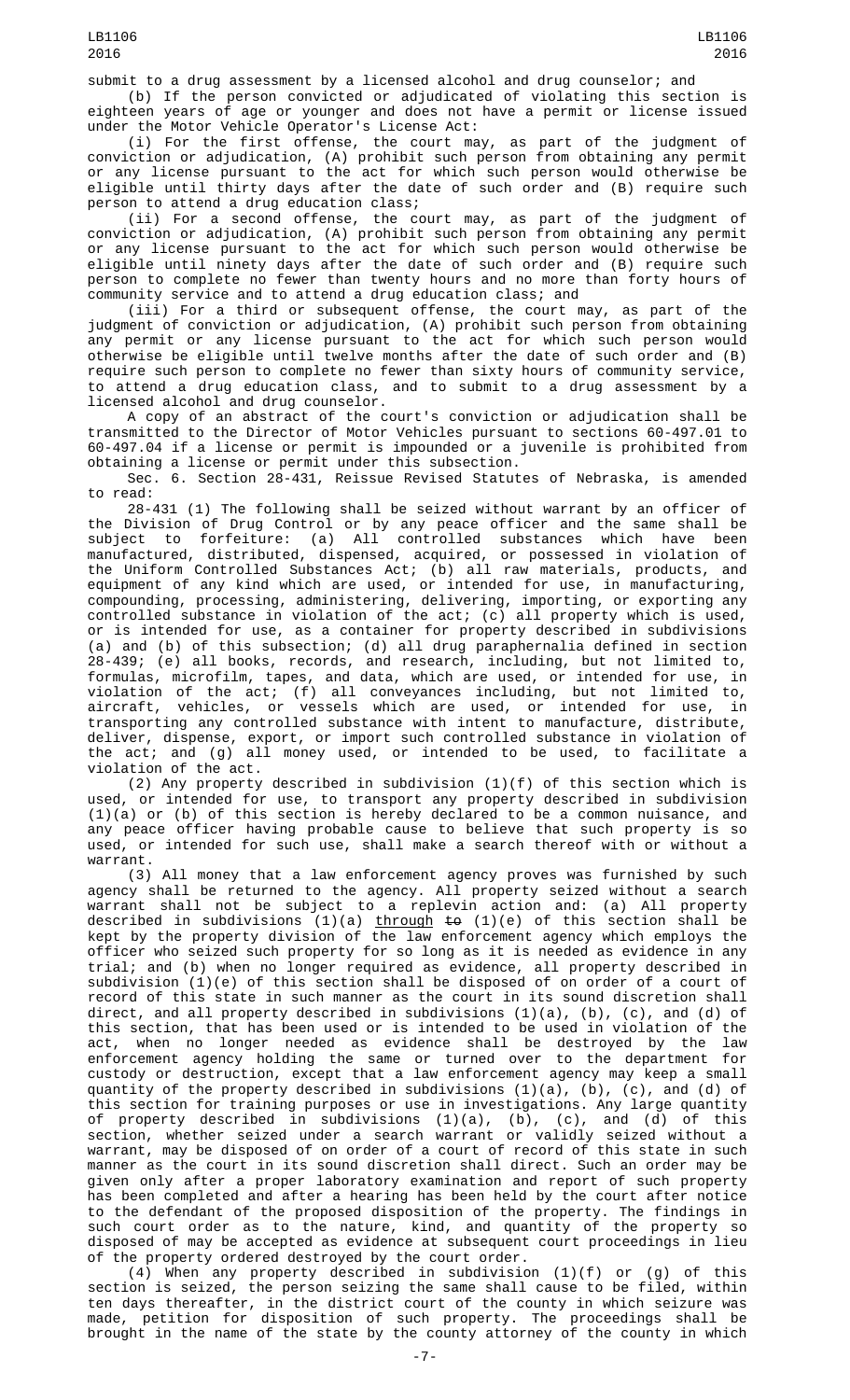such property was seized. The petition shall describe the property, state the name of the owner if known, allege the essential elements of the violation which is claimed to exist, and conclude with a prayer for disposition. The county attorney shall have a copy of the petition served upon the owner of or any person having an interest in the property, if known, in person or by registered or certified mail at his or her last-known address. If the owner is unknown or there is a reasonable probability that there are unknown persons with interests in the property, the county attorney shall provide notice of the seizure and petition for disposition by publication once a week for four consecutive weeks in a newspaper of general circulation in the county of the seizure. At least five days shall elapse between each publication of notice.

(5) At any time after seizure and prior to court disposition, the owner of record of such property may petition the district court of the county in which seizure was made to release such property, and the court shall order the release of the property upon a showing by the owner that he or she had no actual knowledge that such property was being used in violation of the Uniform Controlled Substances Act.

(6) Any person having an interest in the property proceeded against or any person against whom civil or criminal liability would exist if such property is in violation of the act may, within thirty days after seizure, appear and file an answer or demurrer to the petition. The answer or demurrer shall allege the claimant's interest in or liability involving such property. At least thirty but not more than ninety days after seizure, there shall be a hearing before the court. If the claimant proves by a preponderance of the evidence that he or she (a) has not used or intended to use the property to facilitate an offense in violation of the act, (b) has an interest in such property as owner or lienor or otherwise, acquired by him or her in good faith, and (c) at no time had any <u>actual </u>knowledge that such property was being or would be used in, or to facilitate, the violation of the act, the court shall order that such property or the value of the claimant's interest in such property be returned to the claimant. If there are no claims, if all claims are denied, or if the value of the property exceeds all claims granted and it is shown <u>by clear and</u> convincing evidence beyond a reasonable doubt that such property was used in violation of the act, the court shall order disposition of such property at such time as the property is no longer required as evidence in any criminal proceeding. The court may order that property described in subdivision (1)(f) of this section be sold or put to official use by the confiscating agency for a period of not more than one year and that when such property is no longer necessary for official use or at the end of two years, whichever comes first, such property shall be sold. Proceeds from the sale of the property and any money described in subdivision (1)(g) of this section shall be distributed pursuant to section 28-1439.02. Official use shall mean use directly in connection with enforcement of the act.

(7) Any court costs and fees and storage and other proper expenses shall be charged against any person intervening as claimant or owner of the property unless such person shall establish his or her claim. If a sale is ordered, the officer holding the sale shall make a return to the court showing to whom the property was sold and for what price. This return together with the court order shall authorize the county clerk to issue a title to the purchaser of the property if such title is required under the laws of this state.

(8)(a) For all money, securities, negotiable instruments, firearms, conveyances, or real estate seized pursuant to this section, the Division of Drug Control, any peace officer, or, as provided in subdivision (d) of this subsection, the prosecuting attorney shall provide a written report of the seizure to the Auditor of Public Accounts. The report shall include:

(i) The date of the seizure;

(ii) The type of property seized, such as a vehicle or currency;

(iii) A description of the property seized, including, if applicable, the make, model, year, and serial number of the property seized;

(iv) The street name and traffic direction where the seizure occurred, such as eastbound, westbound, southbound, or northbound;

(v) The crime for which the suspect was charged;

(vi) The disposition of the property seized through the forfeiture process, such as the property was returned to the suspect, returned to a thirdparty owner, sold, destroyed, or retained by law enforcement;

(vii) The basis for disposition of the seized property, such as the suspect was found not guilty, agreement for disposition, criminal forfeiture, or civil forfeiture;

(viii) The value of the property forfeited;

(ix) If the seizure resulted from a motor vehicle stop, (A) whether a warning or citation was issued, an arrest was made, or a search was conducted and (B) the characteristics of the race or ethnicity of the suspect. The identification of such characteristics shall be based on the observation and perception of the law enforcement officer responsible for reporting the motor vehicle stop. The information shall not be required to be provided by the suspect; and

(x) Any additional information the Division of Drug Control or peace <u>officer deems appropriate.</u>

(b) Reports shall be made on an annual basis in a manner prescribed by the Auditor of Public Accounts. The Auditor of Public Accounts shall submit a report to the Legislature on the nature and extent of such seizures on an annual basis. Such report shall be submitted electronically.

(c) For seizures resulting from the activities of multijurisdictional law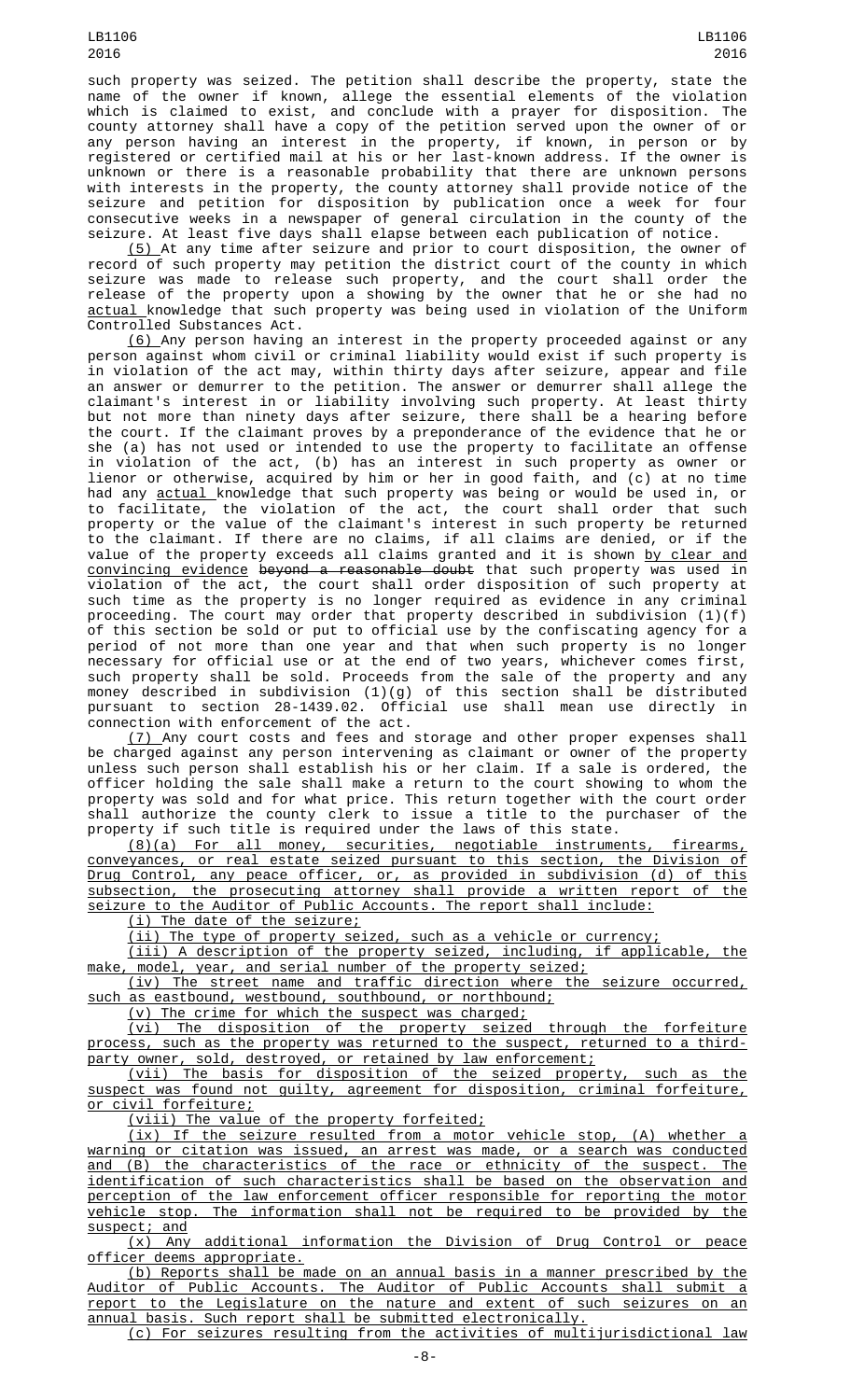enforcement entities, a law enforcement entity other than a Nebraska law enforcement entity shall, on its own initiative, report the information required by this subsection.

(d) The prosecuting attorney is not required to report information required by this subsection unless he or she has been notified by the Auditor of Public Accounts that the Division of Drug Control or any peace officer has not reported the information required by this subsection.

Sec. 7. Section 28-813.01, Revised Statutes Supplement, 2015, is amended to read:

28-813.01 (1) It shall be unlawful for a person to knowingly possess any visual depiction of sexually explicit conduct, as defined in section 28-1463.02, which has a child, as defined in such section, as one of its participants or portrayed observers.

(2)(a) Any person who is under nineteen years of age at the time he or she violates this section shall be guilty of a Class IV felony for each offense.

(b) Any person who is nineteen years of age or older at the time he or she violates this section shall be guilty of a Class IIA felony for each offense.

(c) Any person who violates this section and has previously been convicted of a violation of this section or section 28-308, 28-309, 28-310, 28-311, 28-313, 28-314, 28-315, 28-319, 28-319.01, 28-320.01, 28-833, 28-1463.03, or 28-1463.05 or subsection (1) or (2) of section 28-320 shall be guilty of a Class IC felony for each offense.

(3) It shall be an affirmative defense to a charge made pursuant to this section that:

(a) The visual depiction portrays no person other than the defendant; or (b)(i) The defendant was less than nineteen years of age; (ii) the visual depiction of sexually explicit conduct portrays a child who is fifteen years of

age or older; (iii) the visual depiction was knowingly and voluntarily generated by the child depicted therein; (iv) the visual depiction was knowingly and voluntarily provided by the child depicted in the visual depiction; (v) the visual depiction contains only one child; (vi) the defendant has not provided or made available the visual depiction to another person except the child depicted who originally sent the visual depiction to the defendant; and (vii) the defendant did not coerce the child in the visual depiction to either create or send the visual depiction.

(4) In addition to the penalties provided in this section, a sentencing court may order that any money, securities, negotiable instruments, firearms, conveyances, or electronic communication devices as defined in section 28-833 or any equipment, components, peripherals, software, hardware, or accessories related to electronic communication devices be forfeited as a part of the sentence imposed if it finds by clear and convincing evidence adduced at a separate hearing in the same prosecution, conducted pursuant to section 11 of this act, that any or all such property was derived from, used, or intended to be used to facilitate a violation of this section.

Sec. 8. Section 28-1111, Reissue Revised Statutes of Nebraska, is amended to read:

28-1111 In addition to any penalty provided in section 28-1102, 28-1103, 28-1104, 28-1105, 28-1105.01, or 28-1107, a sentencing court may order that any money, securities, negotiable instruments, firearms, conveyances, or electronic communication devices as defined in section 28-833 or any equipment, components, peripherals, software, hardware, or accessories related to electronic communication devices, or any gambling devices be forfeited as a part of the sentence imposed if it finds by clear and convincing evidence adduced at a separate hearing in the same prosecution, conducted pursuant to section 11 of this act, that any or all such property was derived from, used, or intended to be used to facilitate a violation of section 28-1102, 28-1103, 28-1104, 28-1105, 28-1105.01, or 28-1107 Any gambling device or gambling record possessed in violation of any provision of this article, or any money used as a bet or stake in gambling activity in violation of any provision of this article, shall be forfeited to the state.

Sec. 9. Section 28-1463.01, Reissue Revised Statutes of Nebraska, is amended to read:

28-1463.01 Sections 28-1463.01 to 28-1463.05 and section 10 of this act shall be known and may be cited as the Child Pornography Prevention Act.

Sec. 10. In addition to the penalties provided in the Child Pornography Prevention Act, a sentencing court may order that any money, securities, negotiable instruments, firearms, conveyances, or electronic communication devices as defined in section 28-833 or any equipment, components, peripherals, software, hardware, or accessories related to electronic communication devices be forfeited as a part of the sentence imposed if it finds by clear and convincing evidence adduced at a separate hearing in the same prosecution, conducted pursuant to section 11 of this act, that any or all such property was derived from, used, or intended to be used to facilitate a violation of the Child Pornography Prevention Act.

Sec. 11.  $(1)$  In addition to existing penalties for a violation of the Child Pornography Prevention Act, subsection (1) of section 28-416, or section 28-813.01, 28-1102, 28-1103, 28-1104, 28-1105, 28-1105.01, or 28-1107, a court may order forfeiture of any money, securities, negotiable instruments, firearms, conveyances, or electronic communication devices as defined in section 28-833, any equipment, components, peripherals, software, hardware, or accessories related to electronic communication devices, or any gambling devices as defined in section 28-1101 if:

(a) The owner or possessor of the property has been convicted of a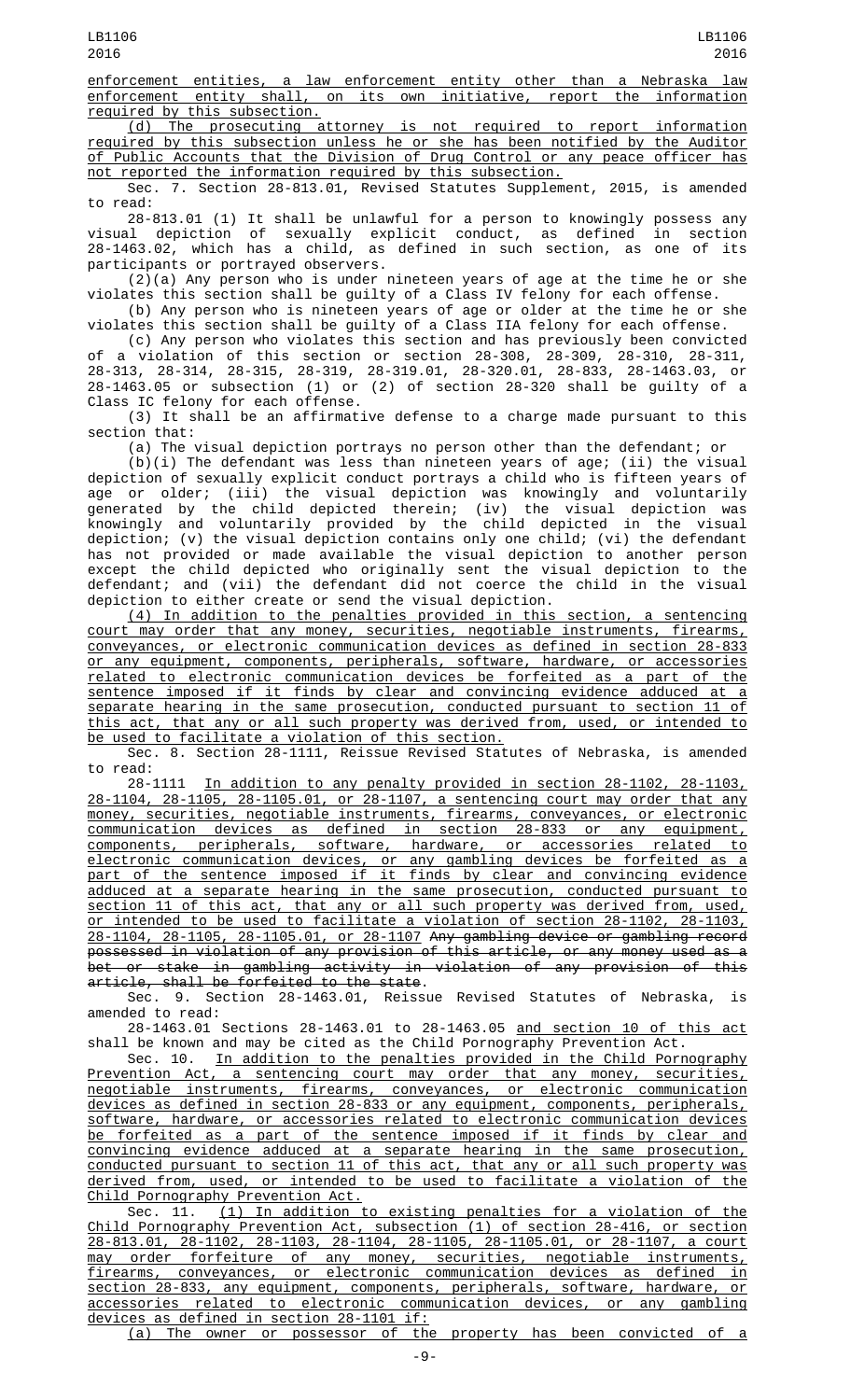violation of the Child Pornography Prevention Act, subsection (1) of section 28-416, or section 28-813.01, 28-1102, 28-1103, 28-1104, 28-1105, 28-1105.01,  $\frac{28-1107}{b}$ , The

information charging such violation specifically requests the forfeiture of property upon conviction and is prepared pursuant to section 12 of this act; and

(c) The property is found by clear and convincing evidence to have been derived from, used, or intended to be used to facilitate a violation of the Child Pornography Prevention Act, subsection (1) of section 28-416, or section 28-813.01, 28-1102, 28-1103, 28-1104, 28-1105, 28-1105.01, or 28-1107.

(2) Following the filing of an information charging a violation of the Child Pornography Prevention Act, subsection (1) of section 28-416, or section 28-813.01, 28-1102, 28-1103, 28-1104, 28-1105, 28-1105.01, or 28-1107 that specifically seeks forfeiture of any property listed in subsection (1) of this section, the defendant may request a pretrial hearing to determine the existence of probable cause to believe that the property specifically sought to be forfeited was derived from, used, or intended to be used to facilitate a violation of the Child Pornography Prevention Act, subsection (1) of section 28-416, or section 28-813.01, 28-1102, 28-1103, 28-1104, 28-1105, 28-1105.01, or 28-1107. The request for a hearing pursuant to this section must be filed with the district court in which the criminal proceeding is pending within thirty days after the filing of the information.

(3) At any time after the filing of the information in district court and prior to final disposition of the criminal case, any person or entity, other than the defendant, with a claimed legal interest in the property may petition to intervene in the district court with jurisdiction over the criminal case for the specific and limited purpose of demonstrating his, her, or its legal interest in the property and his, her, or its lack of actual knowledge that such property was derived from, used, or intended to be used in violation of the Child Pornography Prevention Act, subsection (1) of section 28-416, or section 28-813.01, 28-1102, 28-1103, 28-1104, 28-1105, 28-1105.01, or 28-1107. In the petition to intervene, the intervening person or entity shall, at a minimum, state facts demonstrating his, her, or its legal interest in the property and his, her, or its lack of actual knowledge regarding the use or intended use of the property. Within thirty days after filing a motion to intervene, the district court shall conduct an evidentiary hearing on the matter. At the conclusion of such hearing, the court may order that any or all of the property be returned to the intervening claimant after it is no longer needed as evidence in the criminal case upon a showing by the claimant by a preponderance of the evidence (a) that he, she, or it has a legally recognized interest in the property and (b) either (i) that such property was acquired by the claimant in good faith and he, she, or it did not have actual knowledge that such property was derived from, used, or intended to be used to facilitate a violation of the Child Pornography Prevention Act, subsection (1) of section 28-416, or section 28-813.01, 28-1102, 28-1103, 28-1104, 28-1105, 28-1105.01, or 28-1107 or (ii) that the property seized was not derived from, used, or intended to be used to facilitate a violation of the Child Pornography Prevention Act, subsection (1) of section 28-416, or section 28-813.01, 28-1102, 28-1103, 28-1104, 28-1105, 28-1105.01, or 28-1107. The court, on its own motion or upon application of the intervening claimant, may permit such person to proceed in forma pauperis under sections 25-2301 to 25-2310. The court, on its own motion or upon application of the intervening claimant, may appoint counsel to represent such person if such person is indigent. If he or she asserts indigency, the court shall make a reasonable inquiry to determine such person's financial condition and may require him or her to execute an affidavit of indigency for filing with the clerk of the court.

(4) After conviction but prior to sentencing for a violation of the Child Pornography Prevention Act, subsection (1) of section 28-416, or section 28-813.01, 28-1102, 28-1103, 28-1104, 28-1105, 28-1105.01, or 28-1107 in cases in which the prosecuting authority has specifically requested forfeiture of property, the district court shall conduct an evidentiary hearing at which the prosecuting authority must prove by clear and convincing evidence what specific amount or portion of the property specifically enumerated in the criminal information was derived from, used, or intended for use in furtherance of a violation of the Child Pornography Prevention Act, subsection (1) of section 28-416, or section 28-813.01, 28-1102, 28-1103, 28-1104, 28-1105, 28-1105.01, or 28-1107. At the conclusion of such hearing, the court shall make specific findings of fact indicating what amount or portion of the property sought to be forfeited by the state was derived from, used, or intended to be used to facilitate a violation of the Child Pornography Prevention Act, subsection (1) of section 28-416, or section 28-813.01, 28-1102, 28-1103, 28-1104, 28-1105, 28-1105.01, or 28-1107. The court shall order any amount or portion of the property not proven by the state to be derived from, used, or intended to be used to facilitate a violation of the Child Pornography Prevention Act, subsection (1) of section 28-416, or section 28-813.01, 28-1102, 28-1103, 28-1104, 28-1105, 28-1105.01, or 28-1107 or the fair market value of the legally recognized interest in such property be returned to its rightful and legal owner or interest holder.

(5)(a) The court shall order that any amount or portion of property proven by the state by clear and convincing evidence to be derived from, used, or intended to be used to facilitate a violation of the Child Pornography Prevention Act, subsection (1) of section 28-416, or section 28-813.01, 28-1102, 28-1103, 28-1104, 28-1105, 28-1105.01, or 28-1107 be forfeited to the